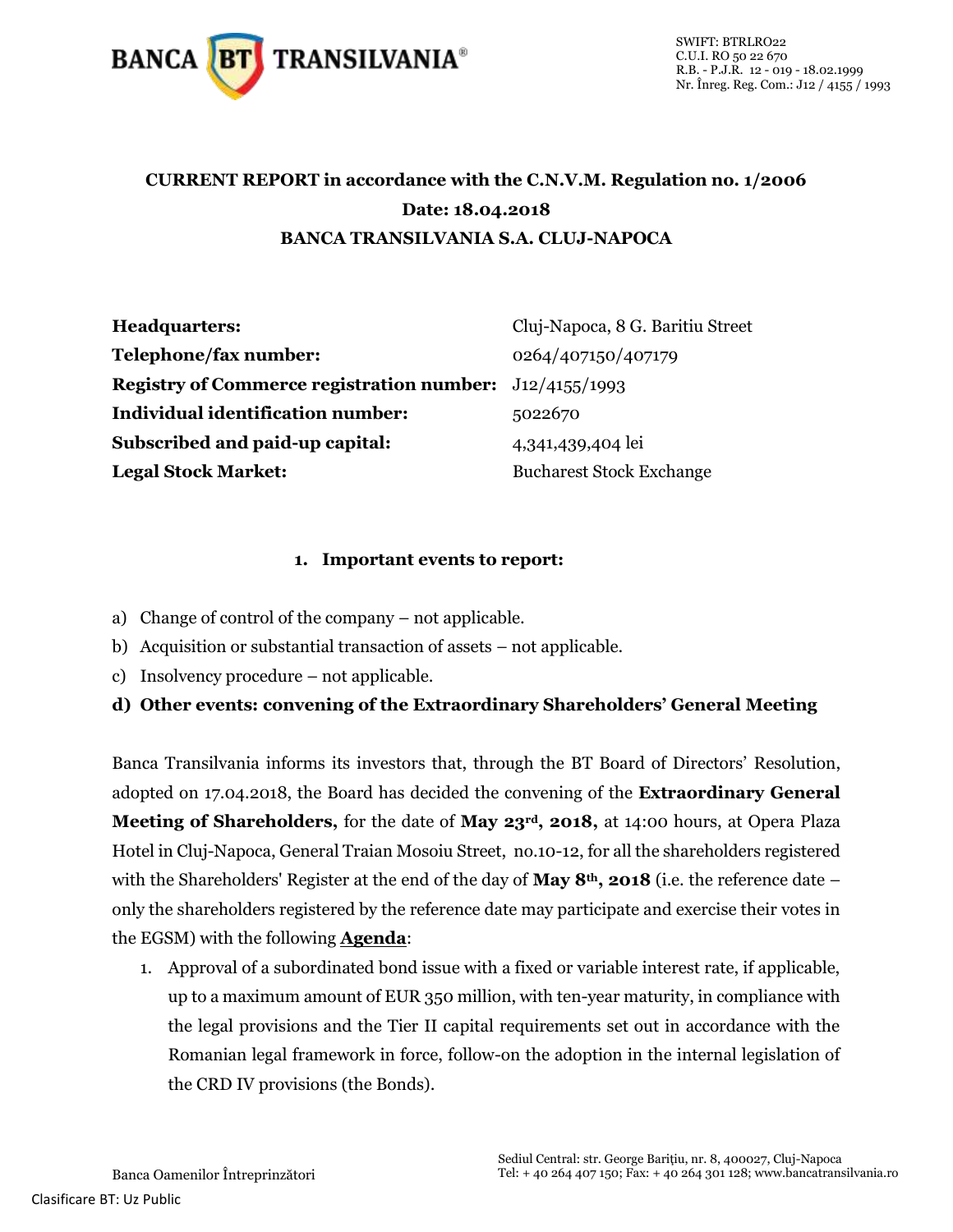

- 2. Approval of a public offer having as object the Bonds, which will be addressed to a maximum 150 people (the Offer).
- 3. Approval by the Company of all necessary actions and formalities, useful and / or appropriate for admitting the Bonds for trading on the regulated market managed by the Bucharest Stock Exchange, following the performance of the Offer (the Admission).
- 4. Approval of BT Capital Partners S.A designation, a legal entity established and operating in accordance with the Romanian law, with its registered office in Romania, Cluj-Napoca, 74-76 Constantin Brâncuşi Street, Brancusi Business Center, Ground Floor, Cluj County, registered with Cluj Trade Register under no. J12 / 3156/1994, EUID: J12 / 3156/1994, tax identification number 6838953, as the Offer's Intermediary.
- 5. Approval of the empowerment of the Board of Directors, with the possibility of sub delegation, depending on the case:
	- a) to issue any decision and to fulfill any necessary legal documents and facts, useful and/or convenient for the performance of the decisions of the EGSM, including without limitation, the negotiation, establishment and approval of the Bonds issuing value, the issuing price in accordance with the market conditions, terms of the agreement, disbursements, early repayments, interests, fees and charges, collaterals, providing any type of tangible collaterals, ensuring the drafting and publication, if necessary of any offer prospectus, as well as the negotiation, approval and signing of any documents related to the Offer and Admission, negotiation and signing of any agreements with intermediaries and consultants and the completion of any necessary legal documents and deeds if they are in accordance with the EGSM decisions;
	- b) to approve any agreements and/or arrangements concerning the Bonds and / or Offer and / or Admission or any other arrangements, offer prospectus, any subscription agreements, sale, agency, trust of consultancy, certificates, statements, registers, and annexes and any other required documents, to perform any formalities and to authorize and / or execute any other necessary actions so as to give full effects to the issue of Bonds and / or Offer and / or Admission (as appropriate) and to empower the representatives of the Company to sign any such documents, to fulfill any such formalities and to fulfill any such actions; and
	- c) to sign any documents, in the name and on behalf of the Company, with full power and authority, to file, to request the publication of the decision in the Official Gazette of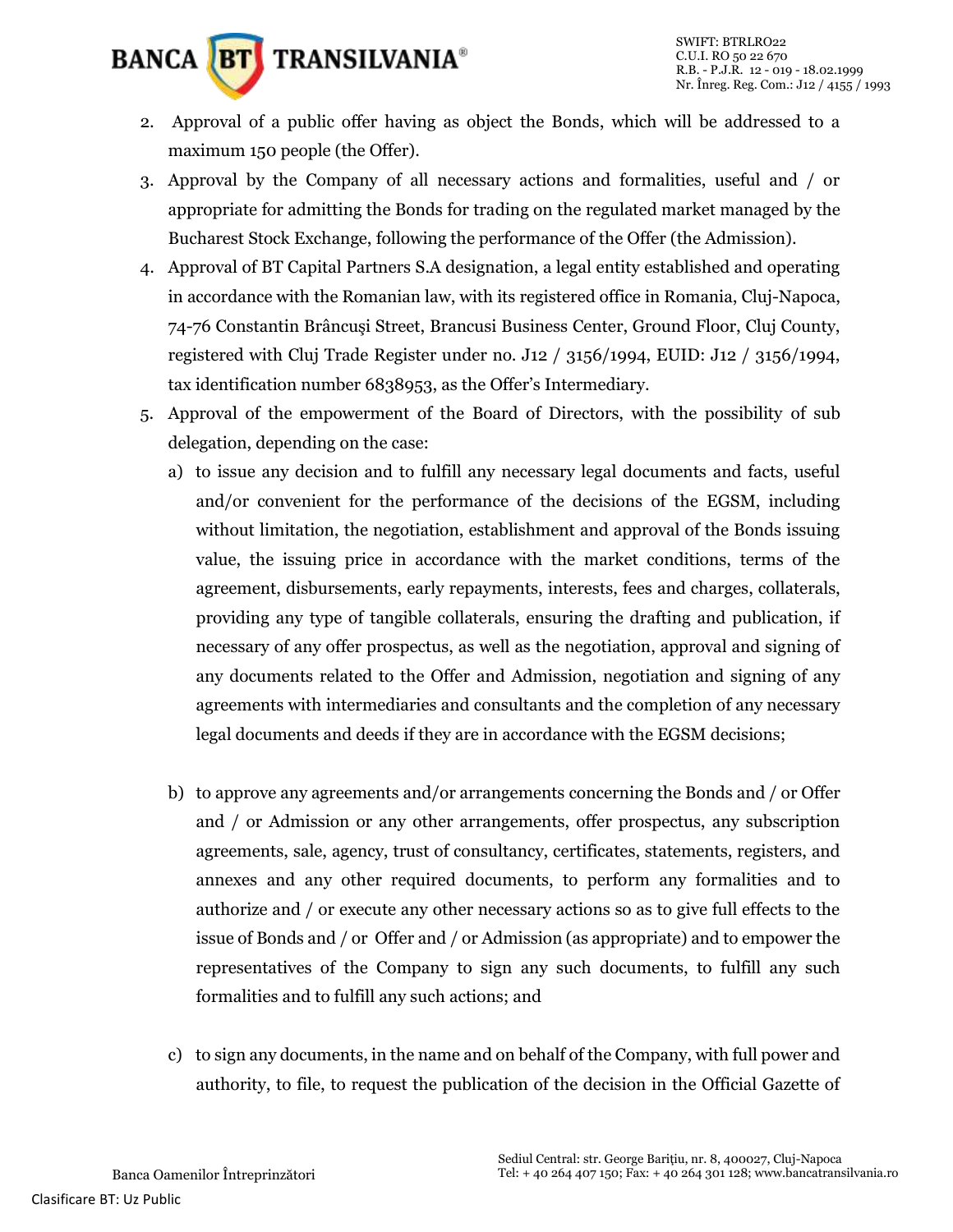

Romania, Part IV, to collect any documents and to fulfill any necessary formalities in relationship with the Trade Register Office, as well as before any other authority, public institution, legal entity or individual, as well as to execute any operations, in order to fulfill and ensure the legality of the decisions of the EGSM.

6. Approval of the date of **June 15th 2018** as registration date and ex-date - **June 14th 2018**, for the identification of the shareholders entitled to benefit of other rights and to which the effects of the decisions of the EGSM apply.

If, at the first convening, the legal and statutory quorum is not met, the General Meeting will take place on **May 24th, 2018**, at 14:00 hours, at the above mentioned address, with the same agenda and the same reference date.

#### **EGSM Documents:**

The convening notice, the documents to be debated as well as the EGSM resolution draft are available, starting with **April 20th 2018** on the web page of the company: [\(www.bancatransilvania.ro](http://www.bancatransilvania.ro/)) or at the Company's headquarters in Cluj-Napoca, 8 G. Baritiu St.

The share capital of the company is composed of **4,341,439,404** shares, each share conferring the right to express one vote within the GEMS.

#### **Shareholders' proposals regarding the GMS:**

One or more shareholders having at least 5% of the share capital, individually or jointly, are entitled:

- to introduce new topics on the agenda (provided that each topic is accompanied by a justification or a draft decision proposed to be approved by the general meeting and; such proposal has to be sent to the company not later than 15 days from the date of publication of the convening notice in the Official Gazette);
- to present draft resolutions for the topics on the agenda or proposed to be included on the agenda of the general meeting (such proposals will be written and sent to the company not later than 15 days from the date of publication of the convening notice in the Official Gazette).

If appropriate, the revised agenda will be republished by **May 11th 2018** according to the law.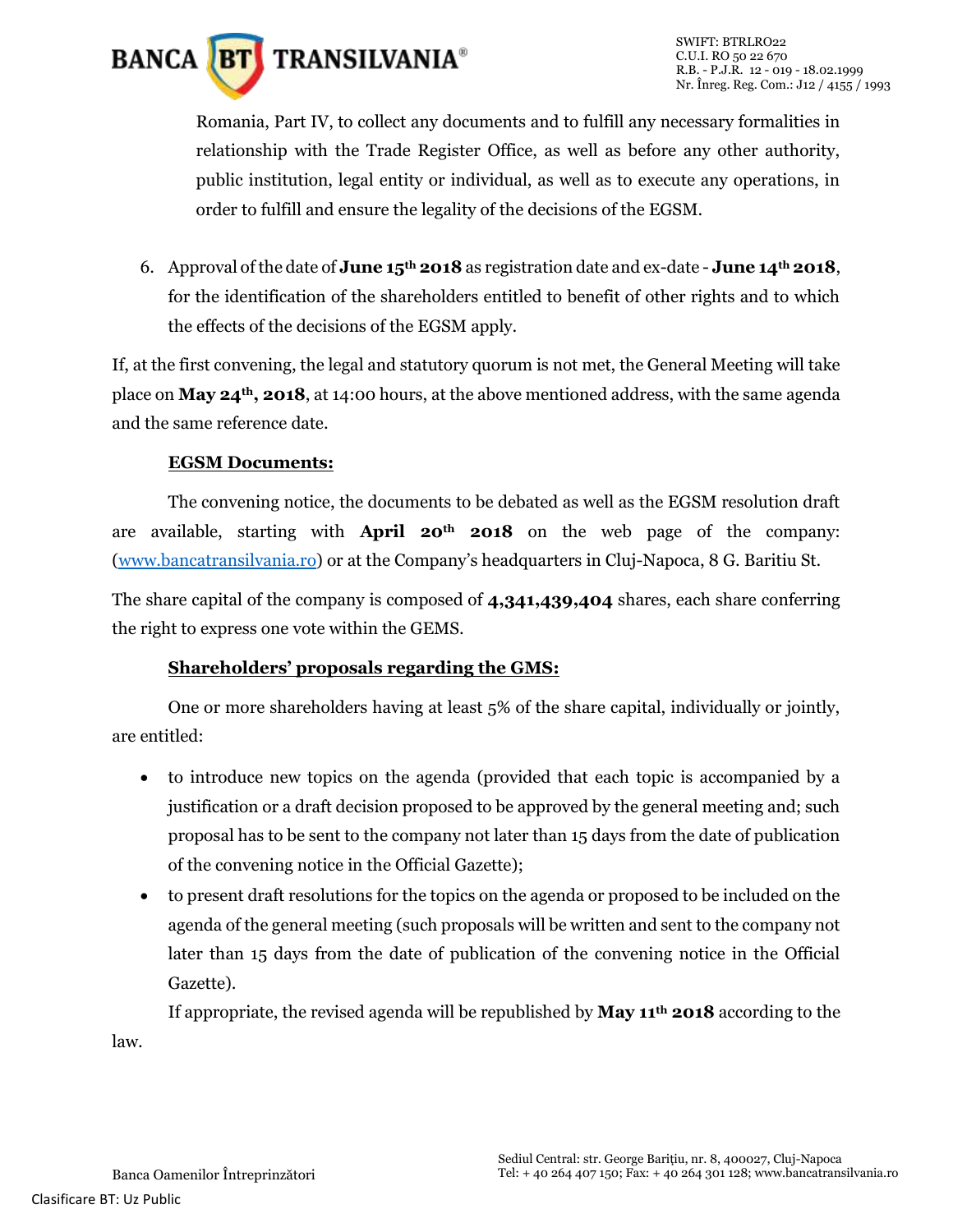

The shareholders' proposals and the documents attesting the fulfilment of conditions to exercise the rights mentioned above will be sent as follows:

- Through a handwritten document in original sent by post or courier service to Banca Transilvania S.A., 8 George Baritiu St., Cluj-Napoca, Cluj County. The document must be sent in an envelope on which the following is written clearly: "*For the General Meeting of Shareholders of the 23rd/24th of May 2018"*
- Through a document signed with an extended electronic signature of the of the individual/legal representative/appointee in accordance with the Law no. 455/2001 regarding electronic signatures – sent to  $\arctan(\omega)$ trl.ro.

#### **Questions regarding the GSM:**

The shareholders can submit questions in writing regarding the topics on the agenda together with acts enabling the identification of the shareholder, so that they may reach the registry of the company by **18.05.2018** at the latest.

The shareholders questions may be sent in writing by post or courier service to Banca Transilvania S.A.'s headquarters or by e-mail to [actionariat@btrl.ro.](mailto:actionariat@btrl.ro) If sent by post, the document must be sent in an envelope on which the following is written clearly: ""*For the General Meeting of Shareholders of the 23rd/24th of May 2018*".

The company may also reply by posting the answers on the company's website [\(www.bancatransilvania.ro](http://www.bancatransilvania.ro/)), Investors' Relations Section, FAQ Tab (Frequently asked questions).

#### **Participation in EGSM:**

The reference date is **May 8th, 2018**. Only shareholders registered on that date with the Shareholding Register held by the Central Depository will be able to participate and vote in the general meetings.

Shareholders may participate in the general meetings directly (through legal representatives), may be represented by other persons according to the law or may vote by correspondence.

The access of shareholders in the GSM or vote via correspondence is allowed through the direct identification of the individual by an identification document - ID (Identity card or legal equivalent (I.C.) for Romanian citizens or passport/proof of residency for foreign citizens), for natural individuals. For companies, the ID of the legal representative (Identity card or legal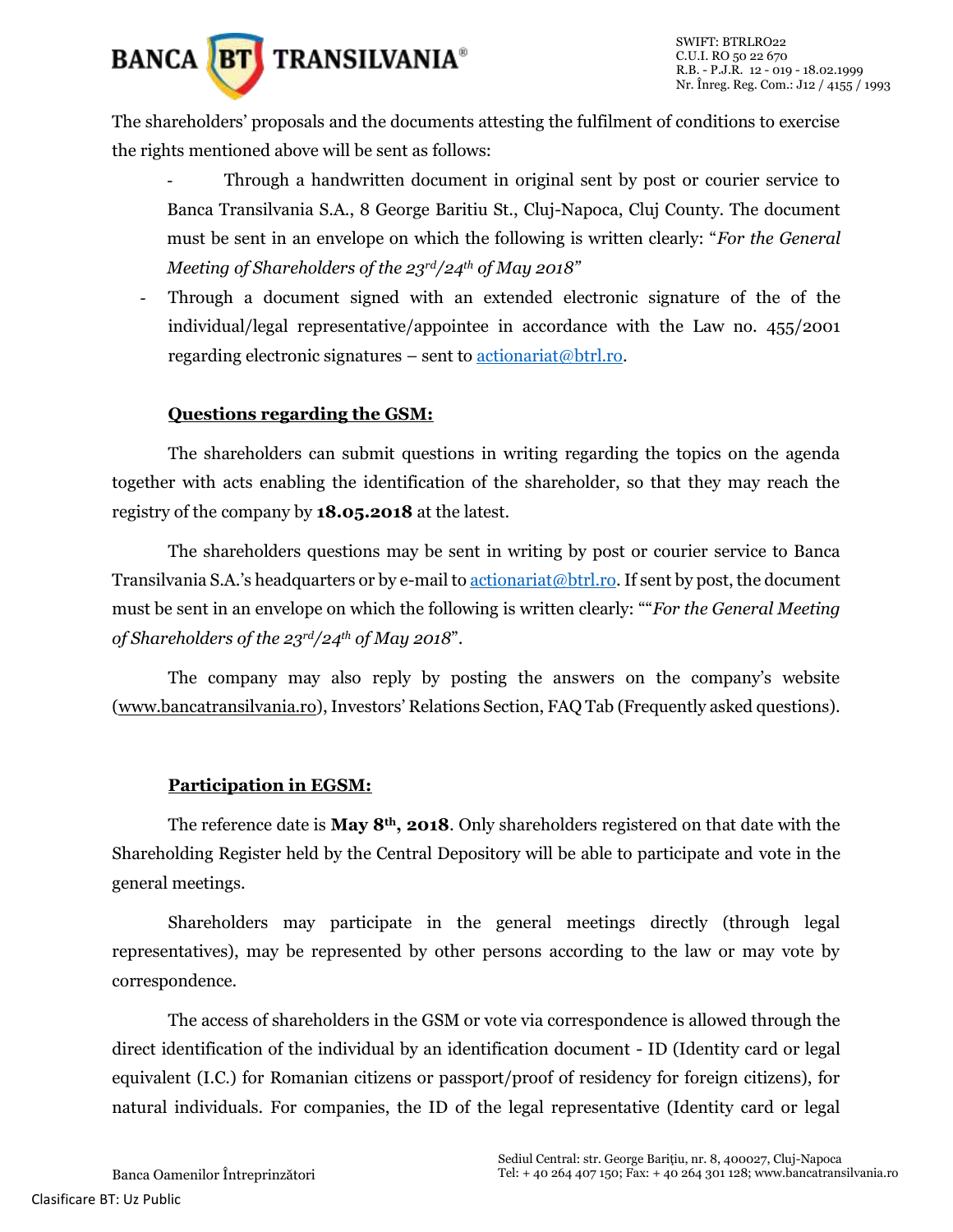

equivalent (I.C.) for Romanian citizens or passport/proof of residency for foreign citizens) must be provided.

The quality of the legal representative of a shareholder-company or other entities without legal personality will be determined in accordance with the list of shareholders at the reference, received from the Central Depository or by the participants defined in art. 168 Paragraph 1 let. b) of the Law no. 297/2007 which provide custody services: a) the account statement which verifies the position of shareholder as well as the number of share held; b) the documents which attest the registration of information regarding the legal representative from the Central Depository/ other participants.

Should the legal representative of the shareholder-company not be mentioned in the shareholders' list at the reference date, then the quality of legal representative is proven through an official document which validates this quality (proof issued by a competent authority, in original or legalized copy, no older than 1 month before the date of the GSM).

The representative of the shareholder-individual must provide proof of identity (Identity card or legal equivalent (I.C.) for Romanian citizens or passport/proof of residency for foreign citizens) as well as a special or general power of attorney signed by the shareholder-individual.

The conventional representative of the shareholders-companies will provide the following proof of identity: identification document of the representative (Identity card or legal equivalent for Romanian citizens or passport/proof of residency for foreign citizens) together with special and general power of attorney signed by the legal representative. Information on power of attorney, general or specific, as well as voting by correspondence are mentioned below.

The documents presented in a foreign language other than English (except for identity documents valid in Romania) shall be accompanied by a translation made by a sworn translator in Romanian or English.

#### **General Power of Attorney**

Before their first use, general power of attorney shall be submitted / sent, in copy, containing the phrase "identical with the original" and with the signature of the representative so that the documents are received at the registry of the company until May  $18<sup>th</sup>$  2018, 17:00, in an envelope clearly indicating "*For the General Meeting of Shareholders of the 23rd/24th of May 2018*".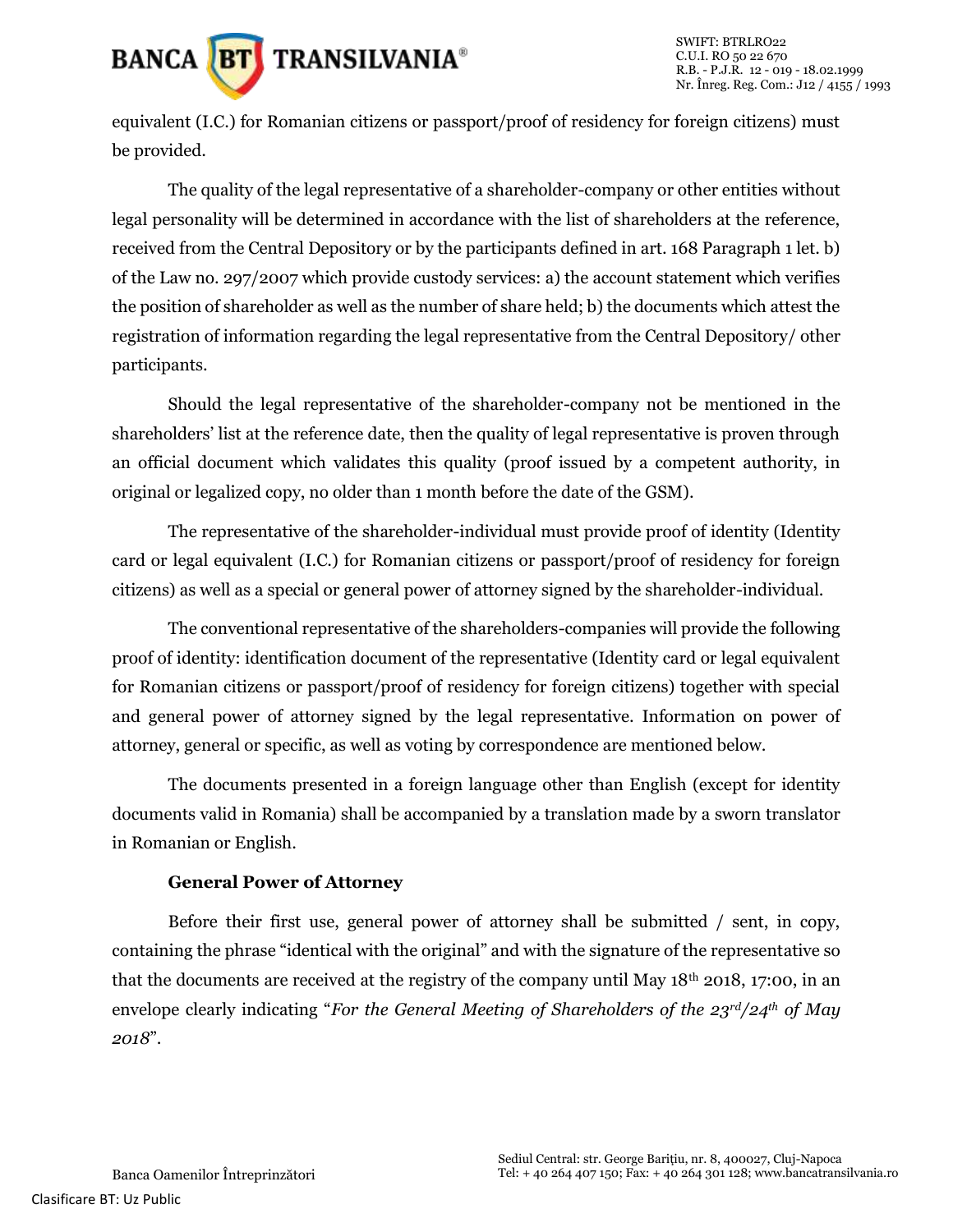

General Power of Attorney (GPA) in a certified copy will be retained by the Company, having made mention of this in the minutes of the general meeting. General Power of Attorney is valid for a period which may not exceed three years.

The GPA can be sent by e-mail with the extended electronic signature of the individual/legal representative/appointee, in accordance with the Law. 455/2001 on electronic signature, as amended and supplemented, so it may be received at the registry of the Company until **May 18th 2018, 17:00**, at [actionariat@btrl.ro](mailto:actionariat@btrl.ro), with the subject "*For the General Meeting of Shareholders of the 23rd/24th of May 2018*".

To validate the mandate, the agent (conventional representative) must be either an intermediary (in accordance with Art. 2 para. 1 pt. 14 of Law no. 297/2004) or a lawyer and the shareholder is their client. Also, the agent must not be a situation of conflict of interest, such as:

- the agent is the significant shareholder of the Company or an entity controlled by such shareholder;

-the agent is a member of the management body of the Company, a significant shareholder or entity controlled by such shareholder;

- the agent is an employee or an auditor of the company or of a significant shareholder or entity controlled by such a shareholder;

- the agent is a spouse, relative or in-law up to the fourth degree of one of the individuals mentioned above.

The representative cannot be replaced by another person, unless this right has been expressly transferred by the shareholder through a power of attorney. If the representative is a legal entity, it may exercise its mandate through any person that is part of its governing body or its employees (through proof of quality of representation).

Along with GPA, the shareholders will send the company proof that the agent is either an intermediary (in accordance with Art. 2 para. 1 pt. 14 of Law no. 297/2004) or a lawyer and the shareholder is a client thereof.

Also, individual shareholders will send copy of the proof of their identity.

The documents presented in a foreign language other than English (except for identity documents valid in Romania) shall be accompanied by a translation made by a sworn translator in Romanian.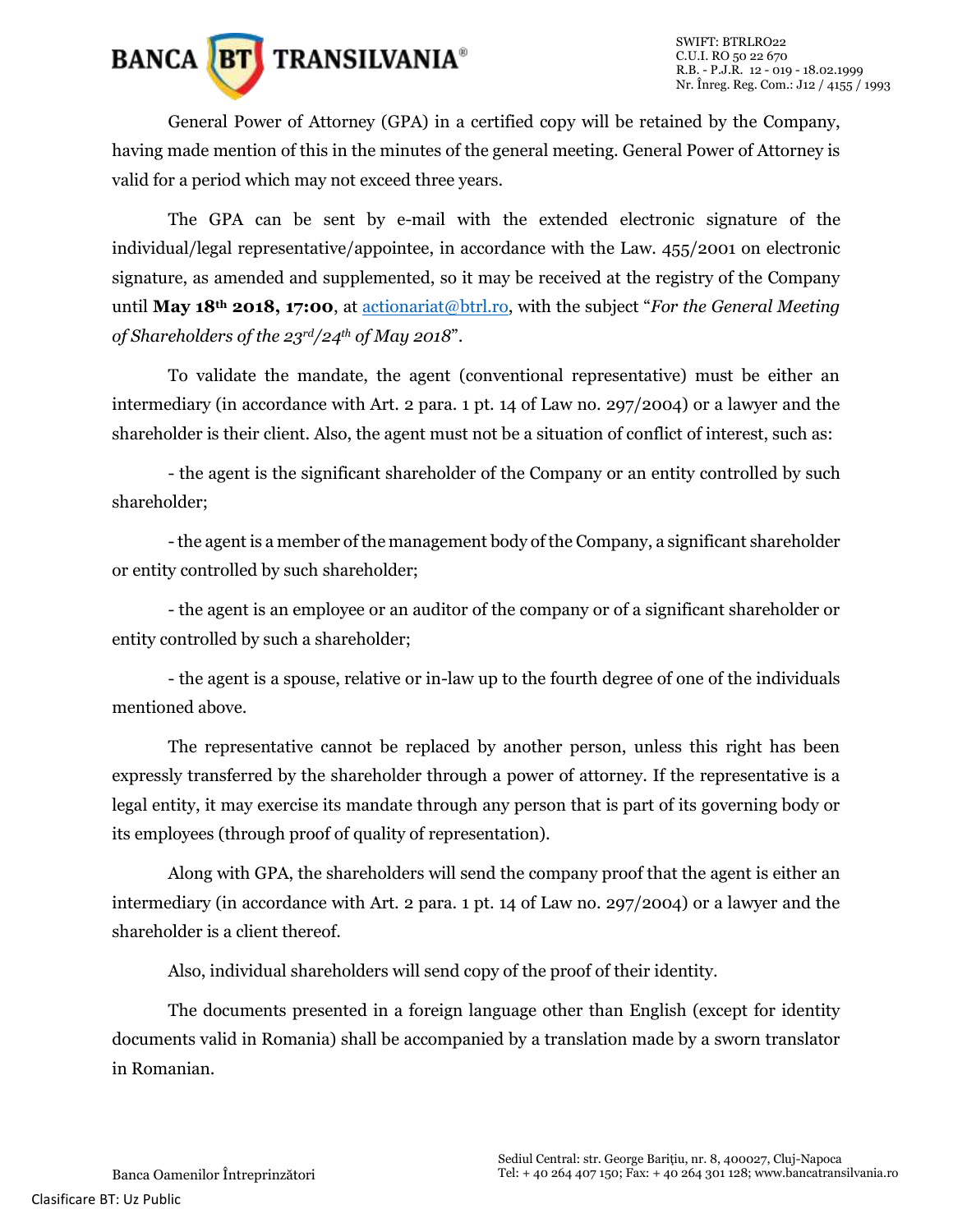

Verification and validation of the GPA submitted to the Company will be conducted by the technical secretaries designated in accordance with the law, who shall safeguard the documents.

### **Special Power of Attorney (SPA) and correspondence voting ballots**

- 1. The documents necessary for individual shareholders to attend the EGSM are:
	- an identification document, if the shareholder attends the meeting in person;
	- a special power of attorney in accordance with the law and the identification document of the representative, if the shareholder is represented by another person;
- 2. The documents necessary for shareholders companies to attend the EGSM are:
	- $\circ$  Legal representative the quality of the legal representative of a shareholdercompany or other entities without legal personality will be determined in accordance with the list of shareholders of the Company at the reference date, received from the Central Depository or by the participants defined in art. 168 para. 1 let. b) of the Law no. 297/2007 which provide custody services: a) the account statement which verifies the position of shareholder as well as the number of share held; b) the documents which attest the registration of information regarding the legal representative from the Central Depository/ other participants.
	- o Should the legal representative of the shareholder-company not be mentioned in the shareholders' list at the reference date, then the quality of legal representative is proven through an official document which validates this quality (proof issued by a competent authority, in original or legalized copy, no older than 1 month before the date of the GSM).
	- $\circ$  beside the aforementioned document proving the legal representative status of the person signing the power of attorney, the person delegated with representation competence must also present, in accordance with the law, the special or general power of attorney signed by the legal representative of the respective legal entity.

Starting with April  $20<sup>th</sup> 2018$  the special power of attorney forms, respectively those for exercising the right to vote by correspondence will be available at the Company's Head Office and the company's branches/agencies in the country or can be downloaded from the company's website [\(www.bancatransilvania.ro\)](http://www.bancatransilvania.ro/), in both Romanian and English**.**

After filling in and signing the power of attorney forms, under the sanction of losing the voting right, a copy is to be filed with / sent to the Company's Head Office or branches by **May**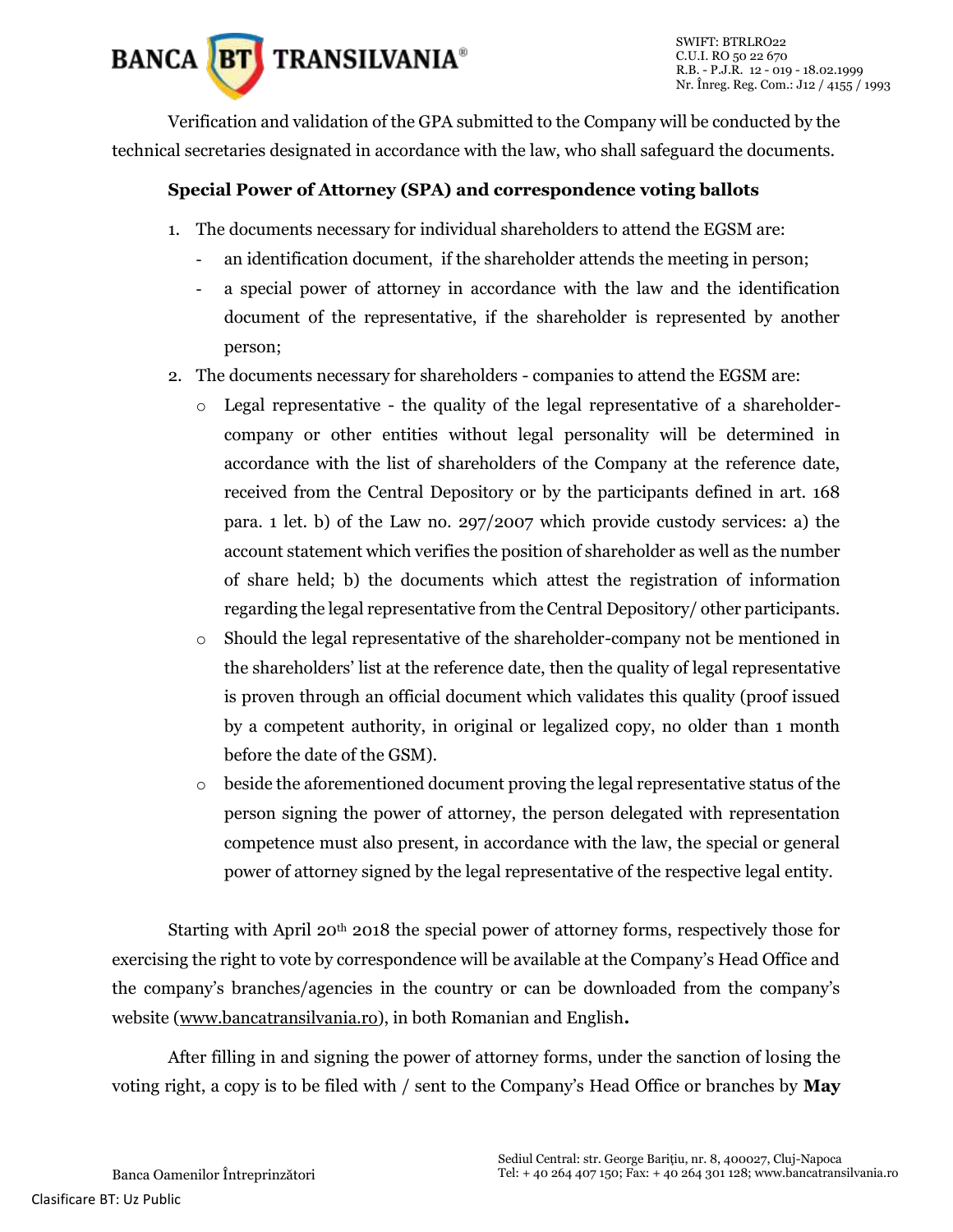

**18th, 2018** (in an envelope mentioning "*For the General Meeting of Shareholders of the 23rd/24th of May 2018*"), another copy will be given to the authorized person and the third will remain with the shareholder. The power of attorney will be accompanied by a copy of the identification document of the individual shareholder /legal representative of the shareholder-company and for legal entities by an official document certifying the quality of legal representative mandated to sign the power of attorney. The special power of attorney should include the information provided in the special power of attorney form provided by the Company specifying the vote for each item on the agenda. The power of attorney forms can be sent by e-mail to the following e-mail address: [actionariat@btrl.ro.](mailto:actionariat@btrl.ro)

Credit institutions that provide custody services for the company's shareholders may sign and transmit the GPAs / SPAs by mail on behalf of their clients, based on the rights conferred onto them by the custody contracts as well as the exact voting instructions received from customers for such a GSM.

In this case, the SPAs/ correspondence voting ballots shall be accompanied by an affidavit issued by the credit institution which received the power of representation by the SPA, which establishes that:

(a) the credit institution provides custody services for that said shareholder;

(b) the instructions contained within the power of attorney) are identical to the instructions from the SWIFT message received by the credit institution in order to vote on behalf of the shareholder;

The SPAs / correspondence voting forms and the before mentioned affidavit issued by the credit institution that received power of representation through the SPA must be submitted at the company in original, signed, as appropriate, or transmitted by e-mail to [actionariat@btrl.ro](mailto:actionariat@btrl.ro) without the fulfilment of other formalities related to the form of these documents, within the deadlines mentioned above.

The shareholders registered on the reference date may vote by correspondence, before the General Shareholders Meeting, using the voting form put at their disposal on the company's web site or at Company's Head Office – 8 George Baritiu Street, Cluj- Napoca, starting with April 20, 2018. The correspondence voting form can be transmitted signed with an extended electronic signature of the individual/legal representative/appointee along with a copy of the identification document (for individual shareholders) or shareholders' registration certificate (for shareholderscompanies) to the following e-mail address: [actionariat@btrl.ro](mailto:actionariat@btrl.ro) by **May 18th, 2018, 17:00** at the